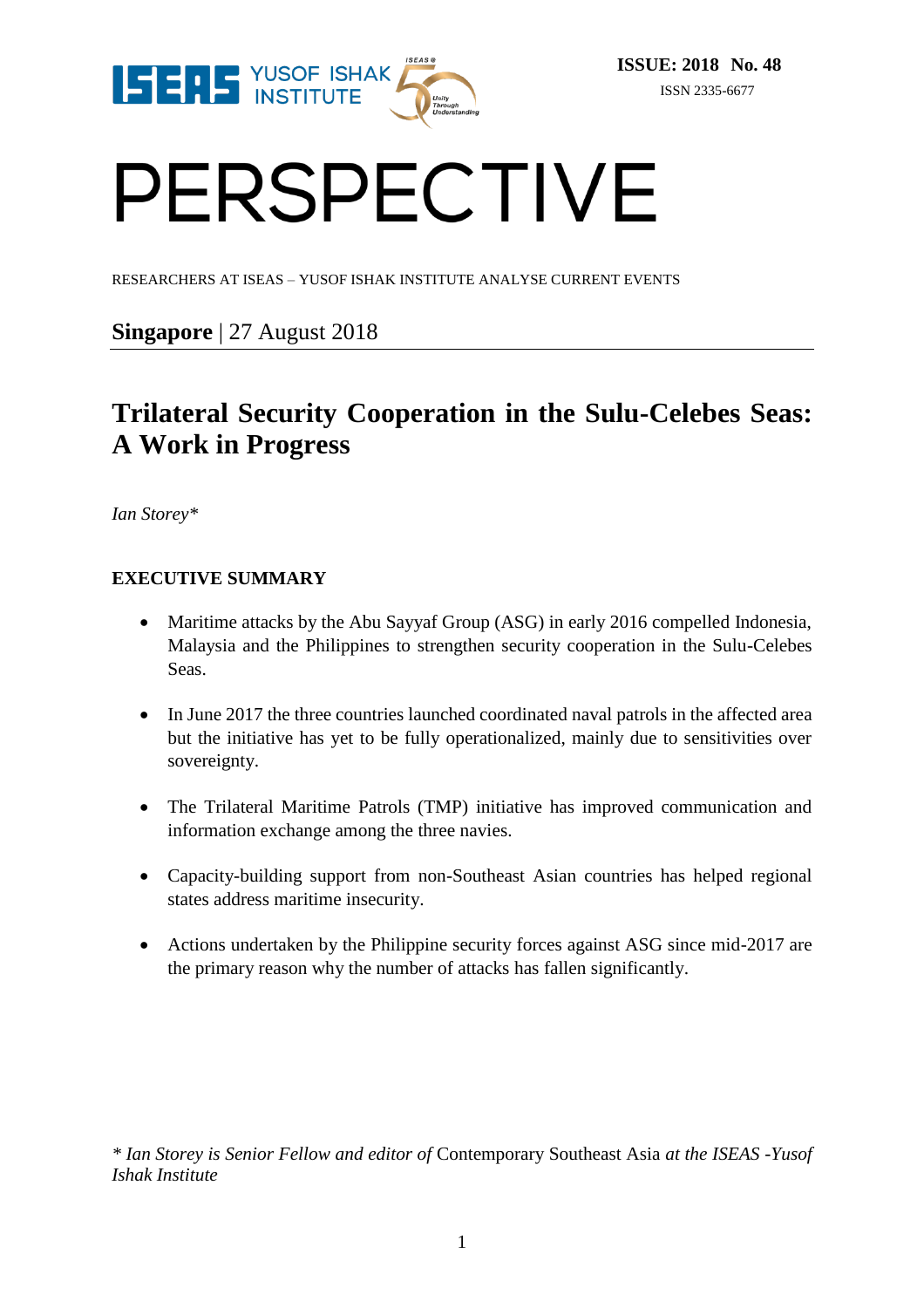

#### **INTRODUCTION**

The Sulu-Celebes Seas host important maritime trade routes. But the area has also become notorious as a black spot for piracy and sea robbery.<sup>1</sup> Most significantly, over the past two years the criminal-terrorist Abu Sayyaf Group (ASG) has perpetrated a series of violent attacks against shipping.

According to the ReCAAP Information Sharing Centre, in 2016 there were ten actual and six attempted attacks in the Sulu-Celebes Seas; in 2017 the number of incidents declined to three actual and four attempted attacks; and in the first half of 2018, only one attempted attack was reported. In the 13 actual attacks a total of 61 crew members were abducted: 28 have been released (often following the payment of a ransom by the ship owner), 17 rescued, seven killed and nine are still held in captivity.<sup>2</sup>

The attacks compelled the three littoral states—Indonesia, Malaysia and the Philippines—to enhance security cooperation in the affected area. Most notably, in June 2017, after 13 months of discussions, the three countries launched Trilateral Maritime Patrols (TMP). This article explores the origins of the TMP, the capacity-building support provided by extra-regional powers, and how the three countries are working individually and collectively to address maritime insecurity in the Sulu-Celebes Seas.<sup>3</sup>

#### **MARITIME INSECURITY IN THE SULU-CELEBES SEAS**

The Sulu Sea and Celebes Seas are large bodies of water (approximately 100,000 square miles and 110,000 square miles respectively) in the eastern part of Southeast Asia. The Sulu Sea is bounded to the northwest by the Philippine island of Palawan, to the southeast by the Sulu archipelago (comprising the islands of Basilan, Jolo and Tawi-Tawi) and in the southwest by the eastern Malaysian state of Sabah. The Celebes Sea is bordered by the Sulu archipelago and Mindanao in the north, Sabah and the Indonesian province of Kalimantan to the west, and Sulawesi to the south.

The maritime trade routes which criss-cross the two seas link Indonesia, Malaysia and the Philippines, and are also heavily used by international shipping moving between Australia and Southeast and Northeast Asia. An estimated US\$40 billion worth of trade passes through the area every year.

For decades, a combination of conditions has provided an enabling environment for maritime insecurity to flourish in the Sulu-Celebes Seas, including crimes such as piracy/sea robbery, smuggling, illegal trafficking and terrorism. These conditions include: porous, contested and poorly monitored sea boundaries; remote islands from which criminals/terrorists can operate; weak state law enforcement; a lack of intra-state security cooperation; economic dislocation; a cultural acceptance of piracy; and the availability of maritime skills and weapons. Proximity to major sea lanes provide maritime criminals with a target-rich environment.<sup>4</sup>

Post 9/11, the Sulu-Celebes Seas became an area of international concern due to the presence of the ASG in the Sulu archipelago. The ASG forged links with transnational terrorist groups such as Jemaah Islamiyah and Al-Qaeda. During the early 2000s, to generate funds for its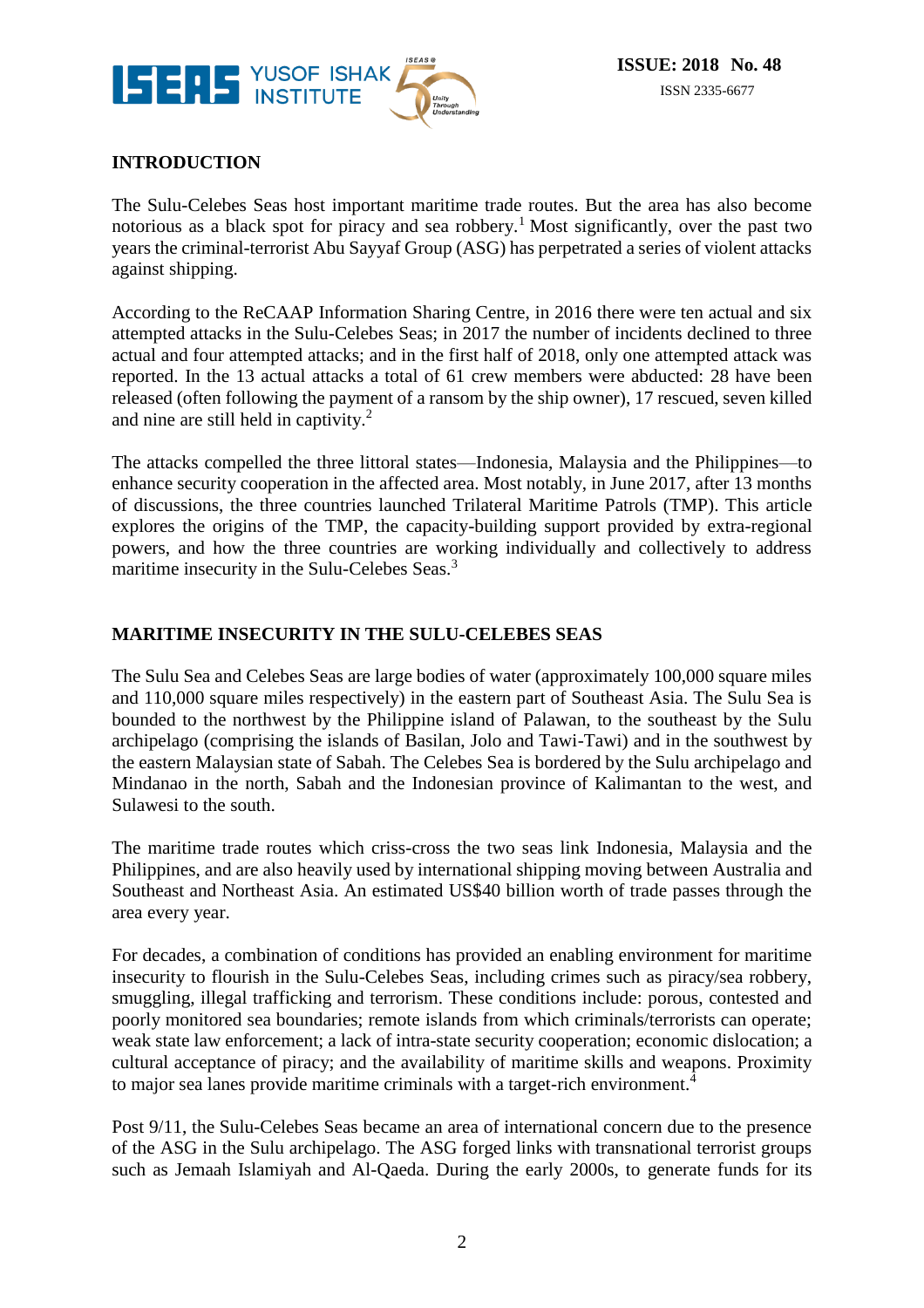

activities, ASG committed a series of kidnappings-for-ransom in Malaysian and Philippine coastal resorts, and in February 2004 sank a ferry in Manila Bay killing 116 people, the deadliest act of maritime terrorism to date. In July 2014, the ASG pledged allegiance to the Middle East-based terrorist organization Islamic State (IS).

In early 2016, a spate of kidnappings-for-ransom refocused attention on the problem of maritime insecurity in the area. In March and April, armed ASG operatives attacked three tug boats and abducted 18 crew members. As 14 of the 18 were Indonesians, Jakarta took the lead in calling for greater security cooperation among Indonesia, Malaysia and the Philippines to address the problem. Indonesia's then-Coordinating Minister for Political, Legal and Security Affairs, Luhut Pandjaitan, warned of the dangers of the area becoming a "new Somalia", while Malaysia's then-prime minister, Najib Razak, cautioned that IS could establish a foothold in the southern Philippines, thus posing a terrorist threat to the whole region.<sup>5</sup> Both Indonesia and Malaysia urged the establishment of coordinated naval patrols in the Sulu-Celebes Seas modelled on the successful Malacca Straits Patrol (MSP) which have been conducted by the armed forces of Indonesia, Malaysia, Singapore and Thailand in the strategic waterway since 2004.

#### **SPEEDBUMPS AND CATALYSTS: OPERATIONALIZING TRILATERAL SECURITY COOPERATION**

On 5 May 2016, the foreign ministers and chiefs of defence of the three countries met in Indonesia and issued a joint declaration in which they agreed to increase naval patrols and strengthen communication and information exchange. Over the next six months, meetings were held on a monthly basis among the foreign or defence ministers, and the chiefs of staff, to operationalize trilateral security cooperation in the Sulu-Celebes Seas. The three countries agreed to use the MSP as a model: coordinated naval patrols, combined air patrols and exchange of information and intelligence.<sup>6</sup> However, the TMP was not formally launched until 19 June 2017, and air patrols only began in October 2017.

The 13-month gap between agreement in principle to conduct coordinated patrols and the launch of TMP can be attributed to a combination of factors including political sensitivities over sovereignty, resource constraints and practical issues of cooperation.

Sovereignty and jurisdictional issues required careful handling. The Philippines still has a residual claim over Sabah. In February 2013 the long-running dispute violently erupted when Malaysian security forces were forced to repulse an armed incursion in Lahad Datu, eastern Sabah, by Sulu militants based in Tawi-Tawi. The issue resurfaced in May 2016 when Philippine President-elect Rodrigo Duterte said the Philippines should not abandon its claim to Sabah, much to the annoyance of Malaysia.<sup>7</sup> In the Celebes Sea, Indonesia and Malaysia have an unresolved maritime boundary dispute in the Ambalat area, scene of tense standoffs between the two countries' navies in 2005 and 2009.

Disputes over territory and maritime boundaries complicate the right of "hot pursuit" (when the security forces of one country cross into the jurisdiction of another country in pursuit of criminals). On several occasions, Duterte announced he would allow Indonesian and Malaysian forces to cross into Philippine territory and waters in pursuit of terrorists. However, due to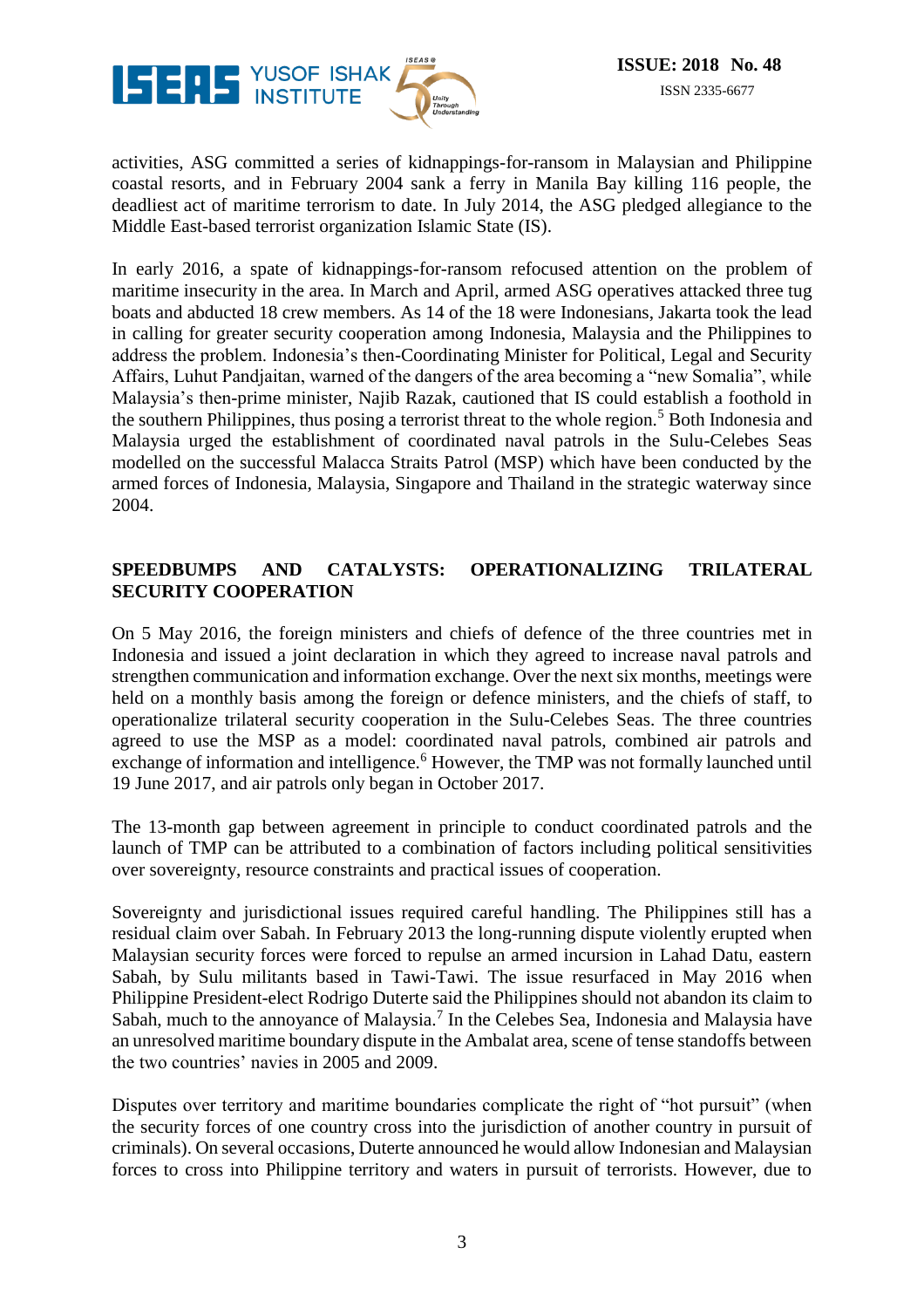

sensitivities over sovereignty, to date there have been no reported hot pursuit incidents in the affected areas. As a way of circumventing sovereignty issues, the three countries agreed to cooperate in "maritime areas of common concern". However, despite numerous discussions, the armed forces of the three countries have yet to agree on standard operating procedures (SOPs) for the TMP, mainly because of sensitivities over sovereignty.<sup>8</sup>

Resource constraints is an additional problem. Compared with the Straits of Malacca, the Sulu-Celebes Seas cover an enormous area, and the three countries participating in the TMP have limited resources in terms of patrol boats, manpower and fuel. All three countries have large exclusive economic zones (EEZs) and limited naval and coast guard assets to patrol them. Indonesia has an acute problem with illegal fishing in its vast EEZ, and although Sino-Philippine tensions in the South China Sea have subsided under Duterte, the Philippine Navy (PN) and Philippine Coast Guard (PCG) continue to closely monitor the disputed waters.

As the negotiations continued, the ASG continued to attack shipping in the area. Between June and November 2016, it conducted seven attacks and abducted 28 crewmembers. According to the Philippine government, ASG raised US\$7.3 million in ransoms in the first half of 2016 alone.<sup>9</sup> Non-payment of ransoms led the ASG to behead several captives.

Two events helped catalyse the TMP. In January 2017, Duterte suggested that China should send warships or coast guard vessels to patrol the Sulu-Celebes Seas.<sup>10</sup> Indonesia and Malaysia have long opposed direct participation by external powers in security operations in Southeast Asia, and in 2004 it was the prospect of direct US intervention in the Straits of Malacca which led Jakarta to propose coordinated patrols. It is unclear whether Duterte was serious or not, but his comments placed additional pressure on Indonesia and Malaysia to expedite the coordinated patrols.

A more important catalyst was the Marawi Crisis which began on 23 May 2017 in Mindanao. The five-month urban conflict between the Philippine armed forces and a coalition of radical Islamic groups—including IS and ASG—underscored the nexus between terrorism and maritime crime and the urgent need for all three countries to address insecurity in the Sulu-Celebes Seas.

#### **REGIONAL AND INTERNATIONAL COOPERATION**

Since the TMP was envisaged in early 2016, there have been suggestions that other Southeast Asian countries and non-regional states could either participate directly in the initiative or provide capacity-building support.

Singapore, Brunei and Thailand have all been mentioned as possible participants or observers. Singapore and Brunei attended the TMP launch ceremony as observers in June 2017 but neither country has so far contributed naval or air assets. Singapore has offered information-sharing support through the Information Fusion Centre (IFC) at Changi Naval Base. International liaison officers based at the IFC regularly exchange information on the situation in the Sulu-Celebes Seas. However, until the TMP is fully operationalized, it is unlikely that other Southeast Asian countries will play a significant operational role.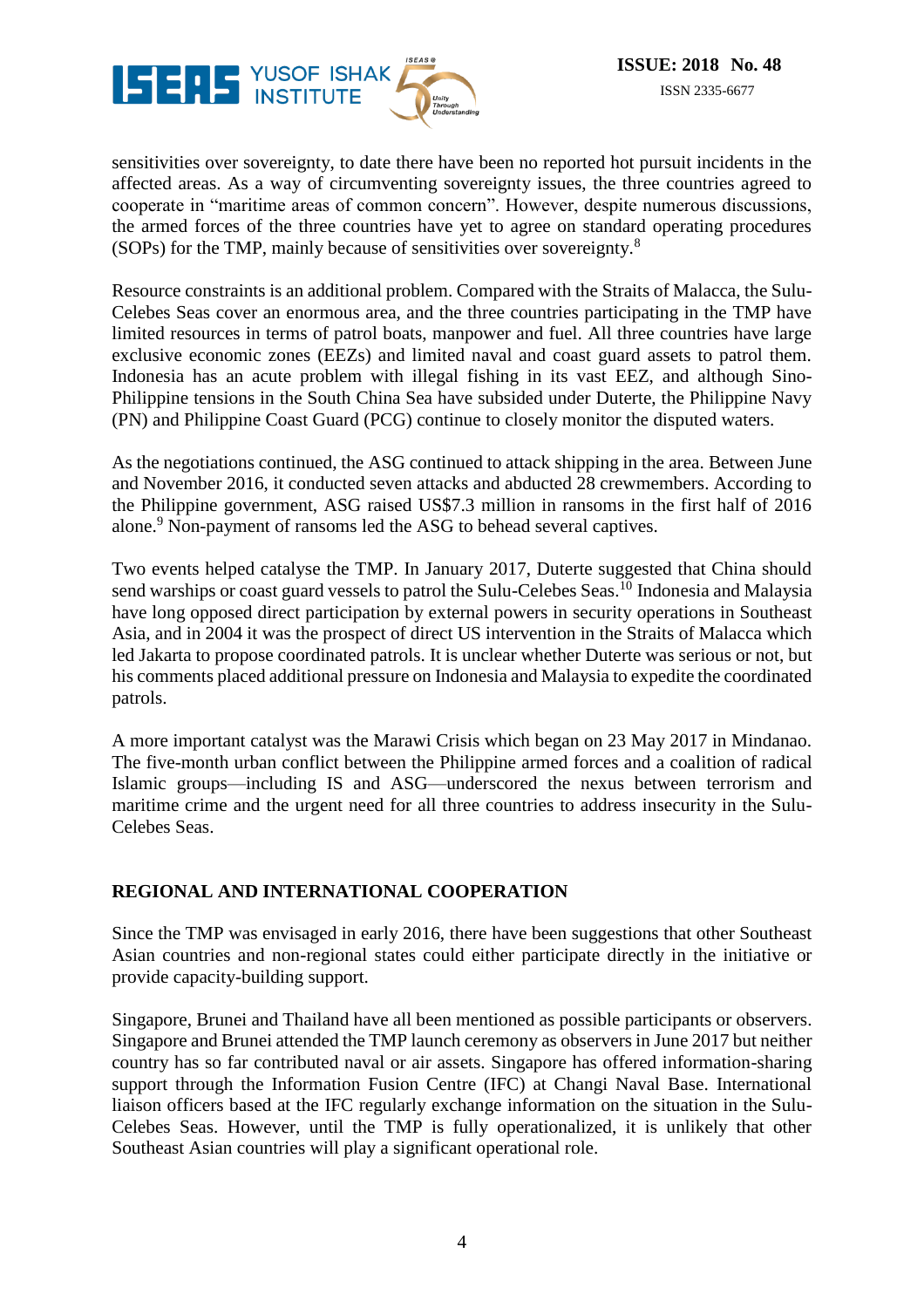

The role of non-Southeast Asian countries in the TMP is a sensitive issue. While Southeast Asian states welcome capacity-building support from other countries, due to sensitivities over sovereignty and giving the appearance of outsourcing maritime security to external powers, few would support extra-regional players assuming an overt operational role.

As noted above, in early 2017 President Duterte invited China to patrol the Sulu-Celebes Seas. Given the ongoing dispute in the South China Sea it is unlikely that the Philippine national security establishment would have supported Duterte's invitation to China. And as no formal request was made, China did not officially respond. Instead, Beijing has provided limited capacity-building support to the Philippines in the form of annual training programmes for the PCG, the delivery of assault rifles and ammunition during the Marawi Crisis, and in July 2018 it donated four small patrol boats.

Most of the capacity-building support for the three countries—and especially to the Philippines—has been provided by Japan and the US. Both countries have existing maritime security cooperation initiatives aimed at helping Southeast Asian states improve their surveillance and operational capabilities, especially those that have overlapping claims with China in the South China Sea. However, these capabilities can and have been used to address maritime insecurity in the Sulu-Celebes Seas.

Japan has provided the PCG with 12 medium and large-sized patrol boats as well as 15 smaller high-speed boats. Japan's coast guard regularly conducts training programmes with the PCG. Tokyo has also transferred five surveillance aircraft to the PN and has agreed to fund 11 coastal radar stations in the Sulu-Celebes Sea. Indonesia, Malaysia and the Philippines have expressed interest in receiving decommissioned P-3C patrol aircraft from Japan.

The US has well-established naval cooperation training programmes with the TMP countries, including the annual Cooperation Afloat Readiness and Training (CARAT) and Southeast Asia Cooperation and Training (SEACAT) exercises. Under the Obama-era Southeast Asia Maritime Security Initiative (funded from 2015 to 2019) the US has provided Southeast Asian countries with training, surveillance drones, reconnaissance aircraft, radar equipment and ex-coast guard vessels. The Trump administration has renamed it the Indo-Pacific Maritime Security Initiative and extended funding until 2024. During his visit to Southeast Asia in early August 2018, US Secretary of State Mike Pompeo pledged an extra US\$300 million in security assistance for regional states, including maritime security, peacekeeping and countering transnational threats.

#### **ASSESSING THE EFFECTIVENESS OF SECURITY INITIATIVES IN THE SULU-CELEBES SEAS**

The number of reported incidents in the Sulu-Celebes Seas declined sharply during 2017 and had almost ceased by early 2018. The last reported attack was on 23 March 2017 and the last attempted attack on 16 February 2018.

The primary reason for the drop in attacks was not enhanced trilateral security cooperation the last attack took place three months before the TMP was launched—but the effective actions of the Duterte administration against the ASG.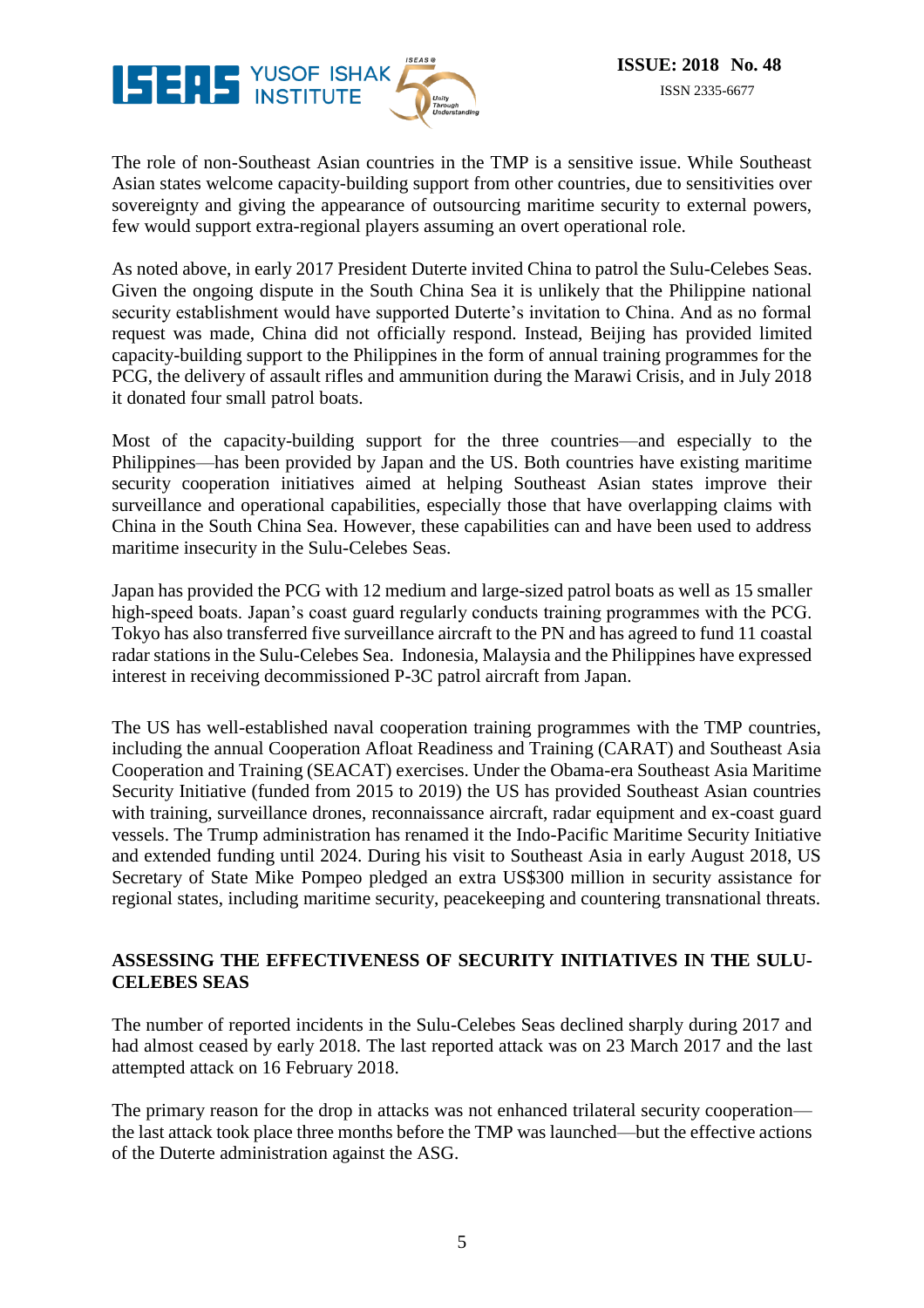

Beginning in July 2017, Duterte ordered the security forces to intensify operations against the ASG. Following a bomb attack by ASG in Davao in early September, Duterte declared a national state of emergency. The armed forces, police and coast guard were provided with extra resources and powers, and ordered to crack down on all forms of lawlessness in the southern Philippines. Inter-agency cooperation was improved and a joint task force formed. Antiterrorism operations in the Sulu archipelago led to the rescue of a dozen hostages held by the ASG.

The PCG has played a critical role in improving maritime security in the southern Philippines. In March 2017, the PCG created a Recommended Transit Corridor (RTC) for ships travelling between Zamboanga and Davao which is monitored by the coast guard and navy with patrol vessels deployed nearby. At the same time, the Department of Transportation established a national registration system for all Philippine vessels. The PCG provided guidelines to shipping companies on routing and hardening vessel security. In June, the PCG was tasked with improving security at all ports and harbours, including enforcing vessel registration, conducting cargo inspections and regulating radio communications. In August, the Philippines created an additional transit corridor off the west coast of Mindanao while Malaysia established one off eastern Sabah. In October, a ship reporting system was set up for ships using the transit corridors. Commercial vessels are required to provide 24-hour prior notification before entering the safe passages.

Philippine military operations during the Marawi Crisis degraded the ASG's ability to conduct kidnappings-for-ransom. On 23 May 2017, Duterte declared martial law in Mindanao (including the Sulu archipelago) and on 16 October 2017 the ASG's top commander, Isnilon Hapilon, was killed by the Philippine army.

Against this backdrop, assessing the effectiveness of TMP is difficult for two reasons. First, the patrols only began after the attacks had practically ceased. Second, since the launch of the TMP, little information has been publicly released by the participating countries.

Based on discussions with security practitioners familiar with the situation, the most important contribution TMP has made to addressing maritime insecurity in the Sulu-Celebes Seas is improved communication and information exchange among the three navies. This has been facilitated by the establishment of Maritime Command Centres in Tarakan, Kalimantan, Tawau, Sabah and Bongao, Tawi-Tawi. It is important to note that warships from the three countries do not patrol the area together, though they occasionally rendezvous near their respective sea boundaries. Combined air patrols are infrequent.

TMP is modelled on the MSP, a multilateral security initiative that took nearly two years to fully operationalize. TMP not only faces the same hurdles as MSP—sensitivity over sovereignty and resource constraints—but two additional ones. First, a much larger maritime space to monitor and patrol. Second, while piracy/sea robbery in the Straits of Malacca is a relatively straightforward criminal issue, the piracy-terrorism nexus in the Sulu-Celebes Seas is more complex in that it not only requires increased cooperation among the three countries' national defence and counter-terrorism agencies but also improved inter-agency cooperation in the participating countries themselves.